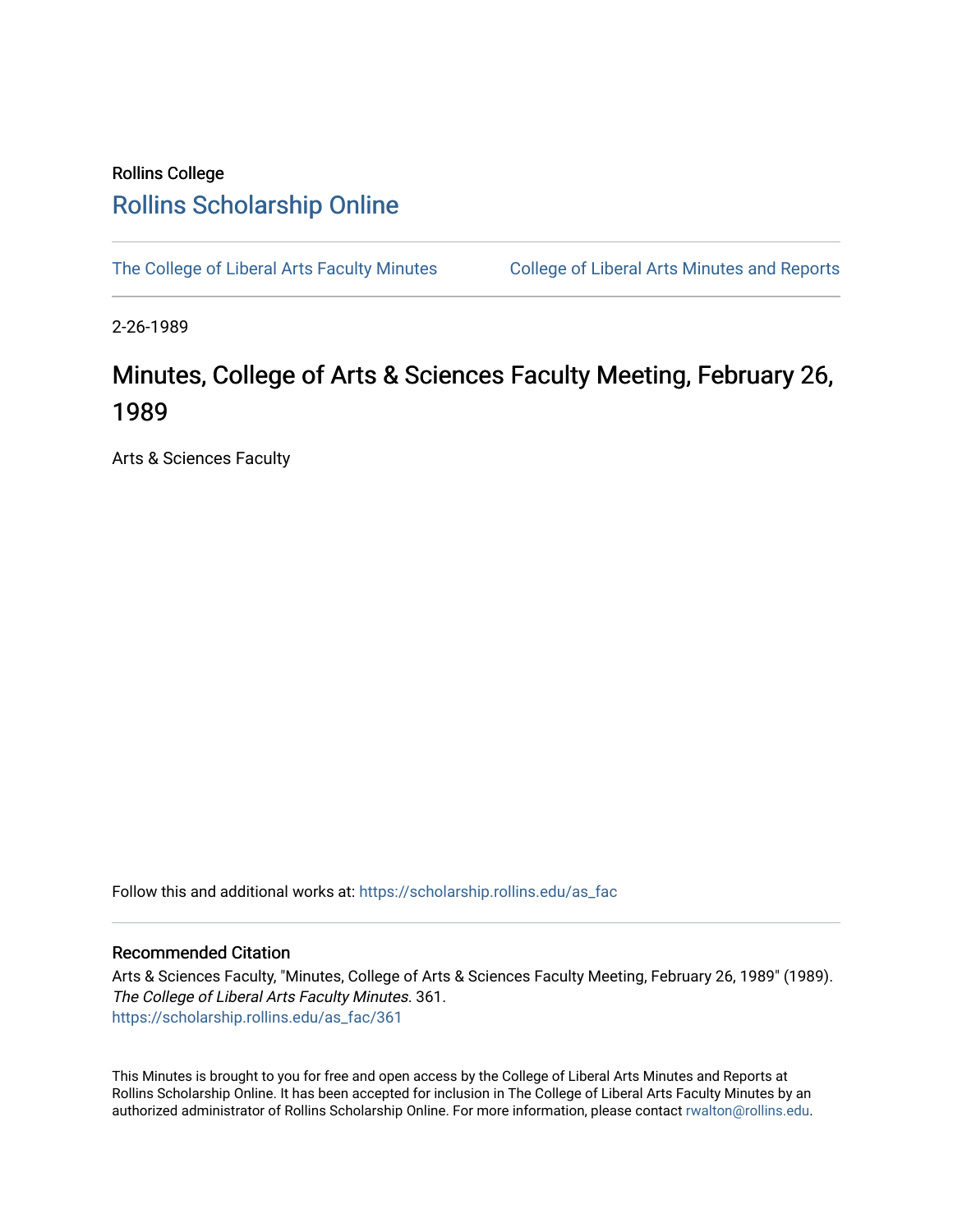IND FACULTY WAY

MEMO

TO: Arts and Sciences Faculty

FROM: Tom Lairson

DATE: February 17, 1991

SUBJECT: Next Faculty Meeting

The next meeting of the Arts and Sciences Faculty will be on Tuesday February 26 at 12:30 in the Galloway Room. Lunch will be available for  $$3.00$  beginning at  $12:00$ .

The agenda for the meeting is as follows:

I. Proposal to eliminate the self-perspective requirement in the Holt School (see below).

II. New Travel Policy (see below).

III. New policy on repeating~ course and residency requirements (see below).

IV. Proposal on Governance

I. The Hamilton Holt Committee proposes to discontinue the selfperspective requirement. This requirement reads as follows:

The objective of this requirement is to provide the theoretical structure for a disciplined effort in self understanding.

#### Rationale

The Hamilton Holt Committee voted to discontinue this requirement for the following reasons:

- 1. There was considerable, but not unanimous, feeling on the Committee that the heart of the liberal arts education is self-awareness and self-understanding. Therefore, this perspective should be, and usually is, taught across the entire Holt curriculum and not just in a few specified courses. This is the main rational for the committee's recommendation.
- 2. Secondarily, this requirement is not offered in a coherent and consistent way across the courses which now satisfy it. For example, there are no faculty development workshops to certify that someone may offer a self-perspective course. The requirement is course rather then instructor based.

Problems with developing suitable workshops include: a.faculty sentiment that sustaining such workshops is becoming increasingly difficult, and developing a new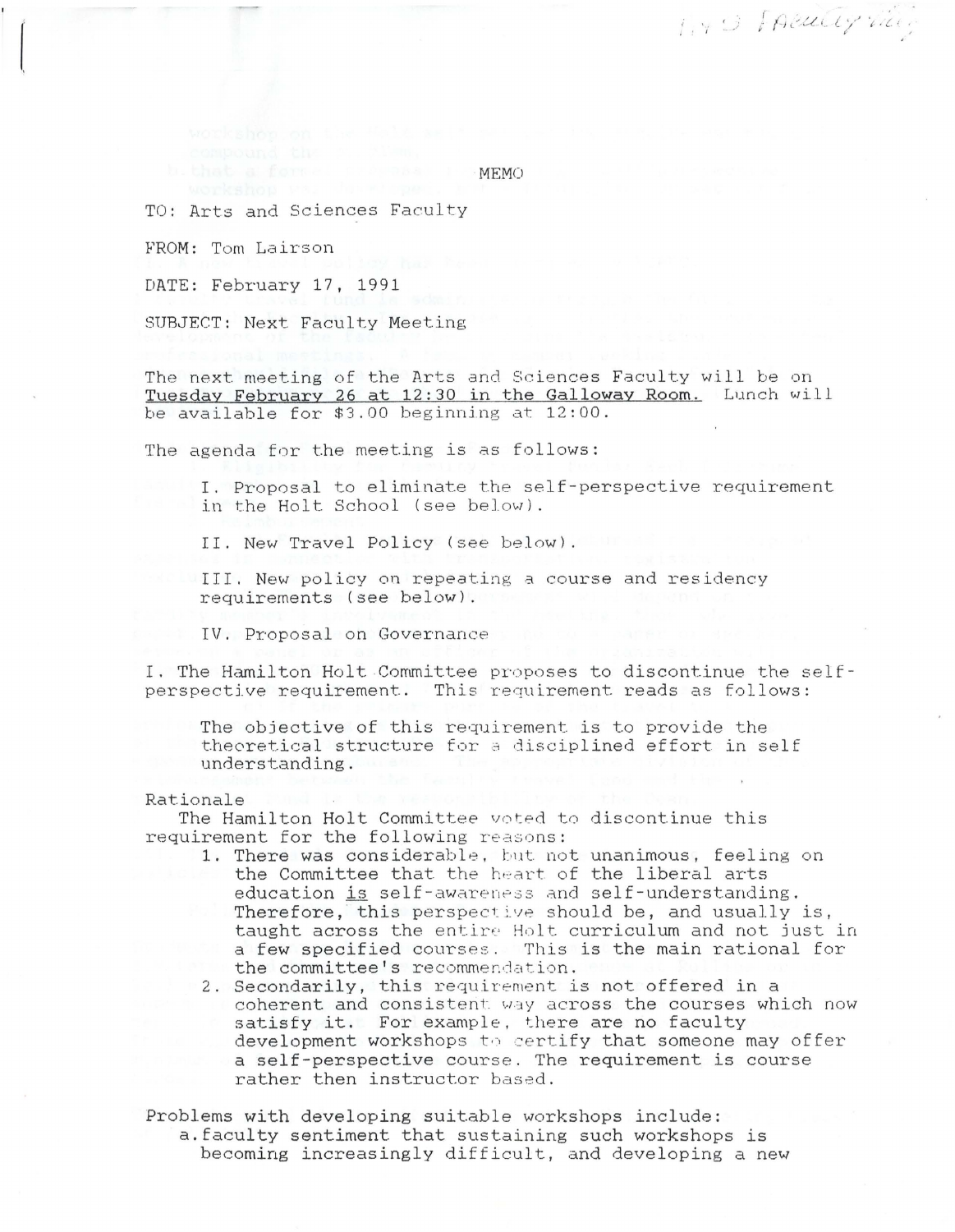workshop on the Holt self-perspective requirement might compound the problem,

b.that a formal proposal for forming a self-perspective workshop was developed, but a funding agency was not found.

II. A new travel policy has been proposed by FCPDC.

A faculty travel fund is administered through the Office of the Dean of the Faculty. Its purpose is to further the professional development of the faculty by providing the assistance to attend professional meetings. A faculty member seeking funds in advance should file a "Request for Faculty Travel Funds" form at least two weeks prior to the time when the funds will be required.

Guidelines for Faculty Travel Funds

1. Eligibility for faculty travel funds: Each full-time faculty member is eligible for travel support for two trips per fiscal year.

2. Reimbursement

a) Faculty members will be reimbursed for receipted expenses in connection with transportation, registration (exclusive of meals), and lodging.

bl The level of reimbursement will depend on the faculty member's involvement in the meeting: those who give a paper, report or performance, respond to a paper or speaker, serve on a panel or as an officer of the organization will be reimbursed for 90% of receipted expenses mentioned above; others will be reimbursed 75% of receipted expenses.

cl If the primary purpose of the travel to a professional meeting is faculty recruitment, then upon approval of the Dean of Faculty, 100% of actual travel and meeting expenses may be reimbursed. The appropriate division of this reimbursement between the faculty travel fund and the recruitment fund is the responsibility of the Dean.

III. The Standards Committee proposes the following new policies:

Policy on the Residency Requirement

Students who enter Rollins as freshman must spend a minimum of six terms and three winter terms in residence at Rollins or in a Rollins program abroad. Students who transfer to Rollins as sophomores must spend a minimum of six terms and three winter terms in residence at Rollins or in a Rollins program abroad. Those who transfer to Rollins as juniors or seniors must spend a minimum of four terms in residence or in a Rollins program abroad.

This policy .will be in effect commencing with the entering class of Fall 1991.